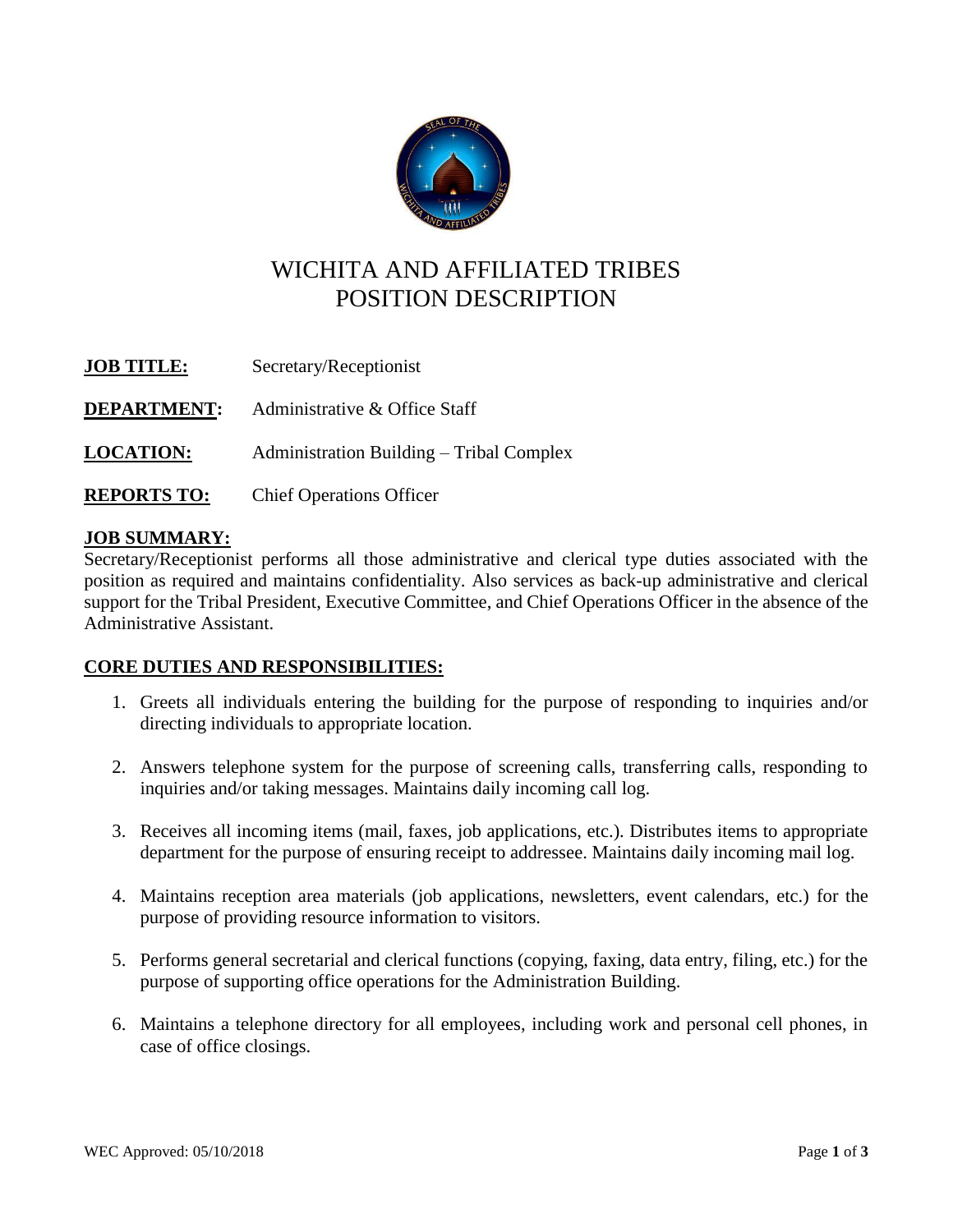- 7. Makes flight reservations for travel for all employees, Tribal President, and Executive Committee Members.
- 8. Makes arrangements for travel for the Chief Operations Officer, Tribal President, and/or Executive Committee Members in the absence of the Administrative Assistant.
- 9. Assists in the maintenance of contracted copiers and postage machine, inclusive of ordering supplies, requesting service as necessary, and adding postage.
- 10. Assists in collecting monthly copier and postage meter readings, inclusive of preparing monthly usage reports.
- 11. Maintains Community Building and Portable Building information, inclusive of scheduling events, issuing/receiving applications for usage, issuing/receiving building key, and ensuring payment/deposits are received.
- 12. Performs other duties related to position as necessary or as assigned.

### **EDUCATION AND EXPERIENCE:**

- 1. Possess a High School Diploma or GED.
- 2. Must have had at least one (1) year of work experience in a clerical or administrative type position.
- 3. Be computer literate and able to operate software for letter processing and spreadsheets.
- 4. Must have communication skills, both oral and written, to interact with people and program directors, as well as officials, funding agencies, public officials, attorneys, businessmen, and other individuals regarding tribal matters.
- 5. Must be knowledgeable and skilled in correct spelling, grammar and administrative office procedures.
- 6. Must be a self-starter and be able to work with a minimum amount of supervision.

### **WORK ENVIRONMENT:**

The work environment characteristics described here are representative of those an employee encounters while performing the essential functions of this job. Work primarily in a climate controlled environment with minimal safety/health hazard potential. Sedentary, sitting, walking, occasional lifting from floor, and bending. Frequent near vision use for reading and computer use. Frequent stressful conditions. The noise level in the work environment is usually moderate.

### **PHYSICAL DEMANDS:**

The physical demands described here are representative of those that must be met by an employee to successfully perform the essential functions of this job. Must be physically able to operate a variety of office equipment such as a computer, printer, calculator, copy machine, telephone, photographic equipment, etc. Physical demand requirements are at levels of those for sedentary work.